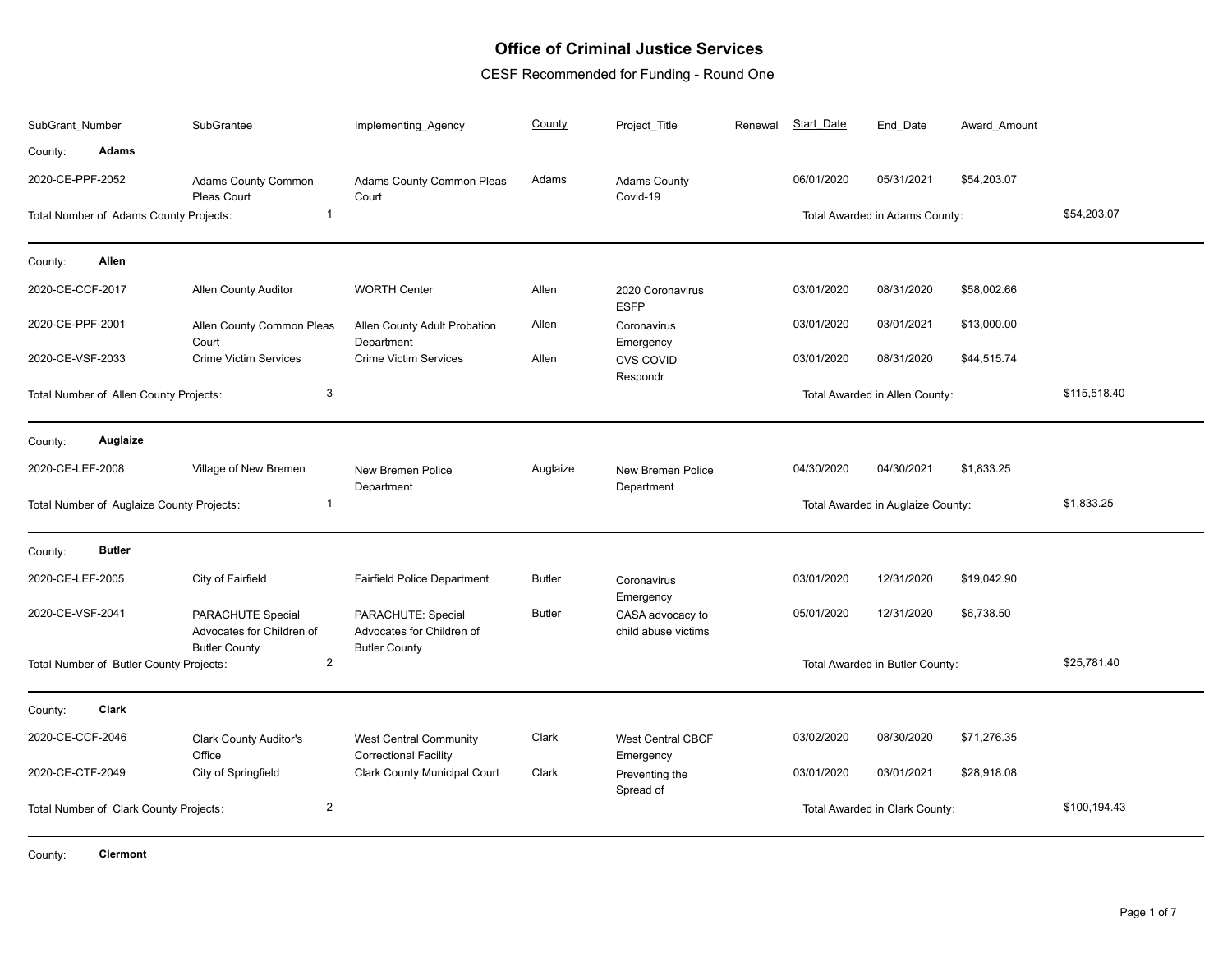| SubGrant Number<br>2020-CE-LEF-2076 |                                             | SubGrantee<br>New Richmond Police Dept.    | <b>Implementing Agency</b><br>New Richmond Police Dept. | County<br>Clermont | Project Title<br>2020 CESF<br>proposal for the | Renewal | Start Date<br>03/01/2020 | End Date<br>05/07/2020              | Award Amount<br>\$1,412.80 |              |
|-------------------------------------|---------------------------------------------|--------------------------------------------|---------------------------------------------------------|--------------------|------------------------------------------------|---------|--------------------------|-------------------------------------|----------------------------|--------------|
|                                     | Total Number of Clermont County Projects:   | $\overline{1}$                             |                                                         |                    |                                                |         |                          | Total Awarded in Clermont County:   | \$1,412.80                 |              |
| County:                             | Columbiana                                  |                                            |                                                         |                    |                                                |         |                          |                                     |                            |              |
| 2020-CE-LEF-2004                    |                                             | Village of East Palestine                  | East Palestine Police Dept.                             | Columbiana         | 2020 Coronavirus<br>Emergency                  |         | 03/01/2020               | 09/01/2020                          | \$5,099.00                 |              |
|                                     | Total Number of Columbiana County Projects: | $\overline{1}$                             |                                                         |                    |                                                |         |                          | Total Awarded in Columbiana County: |                            | \$5,099.00   |
| County:                             | Cuyahoga                                    |                                            |                                                         |                    |                                                |         |                          |                                     |                            |              |
| 2020-CE-LEF-2063                    |                                             | City of Fairview Park                      | <b>Fairview Park Police</b><br>Department               | Cuyahoga           | <b>Fairview Park</b><br>Police Department      |         | 03/01/2020               | 06/01/2020                          | \$12,468.42                |              |
| 2020-CE-LEF-2066                    |                                             | City of Richmond Heights                   | City of Richmond Heights                                | Cuyahoga           | Coronavirus<br>Emergency                       |         | 03/01/2020               | 03/31/2021                          | \$3,063.91                 |              |
| 2020-CE-LEF-2067                    |                                             | City of East Cleveland                     | City of East Cleveland                                  | Cuyahoga           | <b>East Cleveland</b><br>Police CESF           |         | 03/01/2020               | 08/01/2020                          | \$5,819.00                 |              |
| 2020-CE-LEF-2072                    |                                             | Middleburg Heights Police                  | Middleburg Heights Police                               | Cuyahoga           | Pandemic<br>Preparation,                       |         | 03/01/2020               | 03/01/2021                          | \$15,665.52                |              |
| 2020-CE-PPF-2013                    |                                             | The Salvation Army                         | The Salvation Army                                      | Cuyahoga           | The Salvation Army<br>Community                |         | 03/01/2020               | 02/28/2021                          | \$74,697.50                |              |
| 2020-CE-VSF-2036                    |                                             | Ohio Alliance to End Sexual<br>Violence    | Ohio Alliance to End Sexual<br>Violence                 | Cuyahoga           | <b>OAESV Statewide</b><br><b>Covid Support</b> |         | 03/01/2020               | 02/28/2021                          | \$60,534.00                |              |
|                                     | Total Number of Cuyahoga County Projects:   | 6                                          |                                                         |                    |                                                |         |                          | Total Awarded in Cuyahoga County:   |                            | \$172,248.35 |
| County:                             | <b>Delaware</b>                             |                                            |                                                         |                    |                                                |         |                          |                                     |                            |              |
| 2020-CE-LEF-2078                    |                                             | Shawnee Hills Police<br>Department         | Shawnee Hills Police<br>Department                      | Delaware           | Village of<br>Shawnee Hills                    |         | 03/01/2020               | 12/31/2020                          | \$5,840.00                 |              |
|                                     | Total Number of Delaware County Projects:   | $\mathbf{1}$                               |                                                         |                    |                                                |         |                          | Total Awarded in Delaware County:   |                            | \$5,840.00   |
| County:                             | <b>Fairfield</b>                            |                                            |                                                         |                    |                                                |         |                          |                                     |                            |              |
| 2020-CE-CTF-2022                    |                                             | City of Lancaster                          | Fairfield Co. Municipal Court                           | Fairfield          | Fairfield Co.<br><b>Municipal Court</b>        |         | 03/01/2020               | 02/28/2021                          | \$38,422.00                |              |
| 2020-CE-CTF-2025                    |                                             | Fairfield County Board of<br>Commissioners | Fairfield County Juvenile Court                         | Fairfield          | <b>Fairfield County</b><br>Coronavirus         |         | 03/01/2020               | 10/01/2020                          | \$62,859.00                |              |
| 2020-CE-LEF-2068                    |                                             | <b>Fairfield County</b><br>Commissioners   | Fairfield County Sheriff's<br>Office                    | Fairfield          | Major Crimes Unit                              |         | 03/01/2020               | 03/01/2021                          |                            |              |
|                                     | Total Number of Fairfield County Projects:  | 3                                          |                                                         |                    |                                                |         |                          | Total Awarded in Fairfield County:  |                            | \$101,281.00 |

County: **Franklin**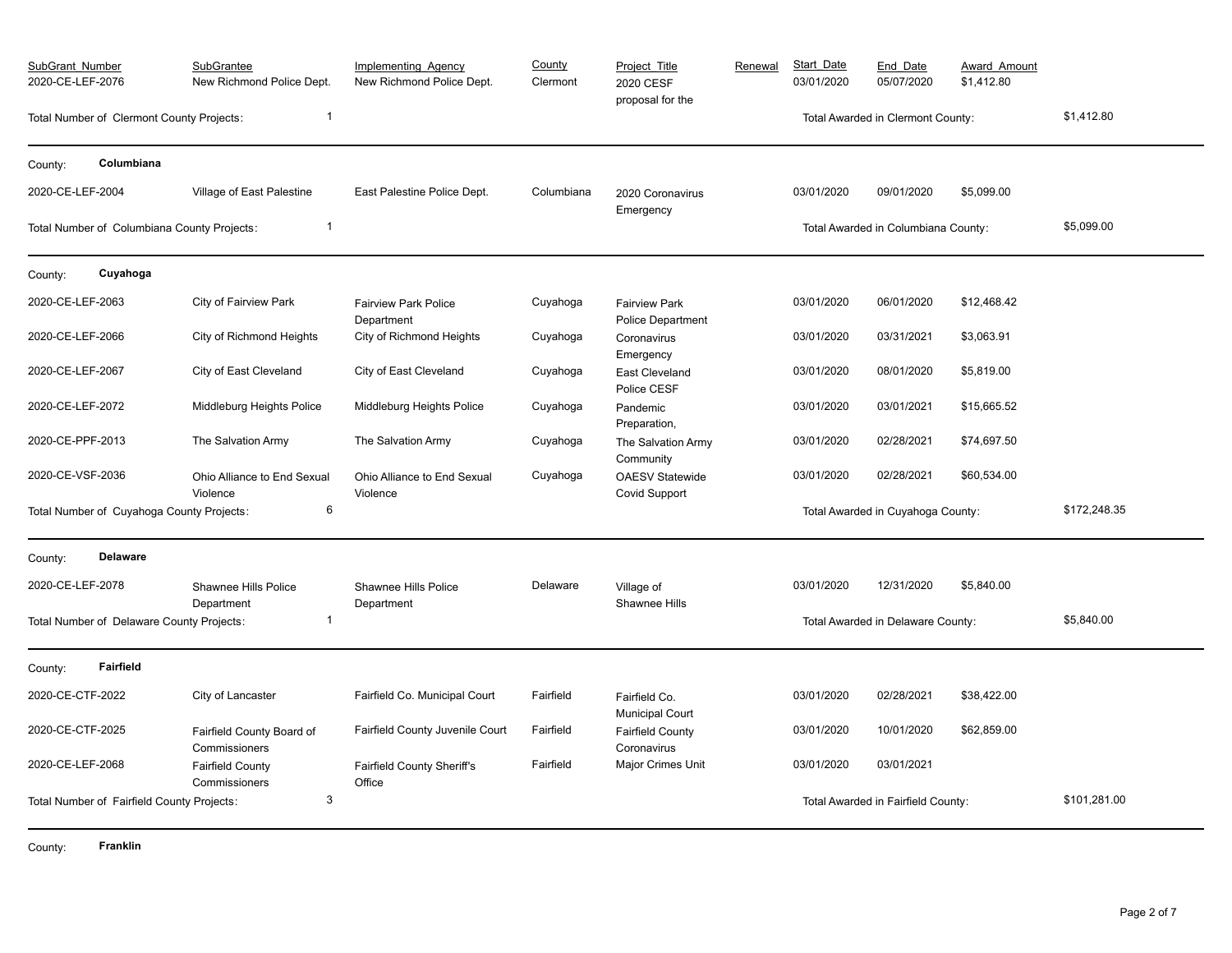| <b>SubGrant Number</b><br>2020-CE-OTH-2060 | <b>SubGrantee</b><br>Ohio State Legal Services<br>Association | Implementing Agency<br>Ohio State Legal Services<br>Association | County<br>Franklin | Project Title<br>C19 Prevention<br>through WorkPlace | Renewal | <b>Start Date</b><br>05/18/2020 | End_Date<br>04/17/2021             | <b>Award Amount</b><br>\$5,156.20 |              |
|--------------------------------------------|---------------------------------------------------------------|-----------------------------------------------------------------|--------------------|------------------------------------------------------|---------|---------------------------------|------------------------------------|-----------------------------------|--------------|
| 2020-CE-OTH-2061                           | Volunteers of America Ohio<br>& Indiana                       | Volunteers of America Ohio &<br>Indiana                         | Franklin           | Volunteers of<br>America Ohio &                      |         | 03/01/2020                      | 09/30/2020                         | \$100,000.00                      |              |
| 2020-CE-VSF-2029                           | Community Refugee and<br><b>Immigration Services</b>          | Community Refugee and<br><b>Immigration Services</b>            | Franklin           | COVID-19 support<br>for LEP Victims of               |         | 05/01/2020                      | 04/30/2021                         | \$6,700.00                        |              |
| Total Number of Franklin County Projects:  | $\mathbf{3}$                                                  |                                                                 |                    |                                                      |         |                                 | Total Awarded in Franklin County:  |                                   | \$111,856.20 |
| Greene<br>County:                          |                                                               |                                                                 |                    |                                                      |         |                                 |                                    |                                   |              |
| 2020-CE-LEF-2068                           | City of Fairborn                                              | <b>Fairborn Police Department</b>                               | Greene             | Coronavirus<br>Prevention                            |         | 03/01/2020                      | 09/01/2020                         | \$29,245.33                       |              |
| Total Number of Greene County Projects:    | $\overline{1}$                                                |                                                                 |                    |                                                      |         |                                 | Total Awarded in Greene County:    |                                   | \$29,245.33  |
| Hamilton<br>County:                        |                                                               |                                                                 |                    |                                                      |         |                                 |                                    |                                   |              |
| 2020-CE-CCF-2048                           | <b>River City Correctional</b><br>Center                      | <b>River City Correctional Center</b>                           | Hamilton           | Coronavirus<br>Emergency                             |         | 03/01/2020                      | 12/31/2020                         | \$92,743.00                       |              |
| 2020-CE-OTH-2059                           | <b>Hamilton County</b><br>Commissioners                       | Hamilton County Coroner's<br>Crime Laboratory                   | Hamilton           | Technology for<br><b>Remote Working</b>              |         | 05/01/2020                      | 12/31/2020                         | \$15,817.61                       |              |
| Total Number of Hamilton County Projects:  | $\overline{2}$                                                |                                                                 |                    |                                                      |         |                                 | Total Awarded in Hamilton County:  | \$108,560.61                      |              |
| Hardin<br>County:                          |                                                               |                                                                 |                    |                                                      |         |                                 |                                    |                                   |              |
| 2020-CE-CTF-2023                           | <b>Hardin County</b><br>Commissioners                         | Hardin County Juvenile/Probate<br>Court                         | Hardin             | COVID-19 Court<br><b>Business</b>                    |         | 05/01/2020                      | 04/30/2021                         | \$12,912.36                       |              |
| Total Number of Hardin County Projects:    | -1                                                            |                                                                 |                    |                                                      |         |                                 | Total Awarded in Hardin County:    |                                   | \$12,912.36  |
| Henry<br>County:                           |                                                               |                                                                 |                    |                                                      |         |                                 |                                    |                                   |              |
| 2020-CE-CTF-2050                           | City of Napoleon                                              | Napoleon Municipal Court                                        | Henry              | Coronavirus<br>Emergency                             |         | 03/01/2020                      | 03/01/2021                         | \$55,371.00                       |              |
| Total Number of Henry County Projects:     | $\overline{1}$                                                |                                                                 |                    |                                                      |         |                                 | Total Awarded in Henry County:     |                                   | \$55,371.00  |
| Jefferson<br>County:                       |                                                               |                                                                 |                    |                                                      |         |                                 |                                    |                                   |              |
| 2020-CE-CCF-2047                           | Jefferson County<br>Commissioners                             | Eastern Ohio Correction Center                                  | Jefferson          | COVID-19<br>Response Plan                            |         | 03/01/2020                      | 09/01/2020                         | \$31,499.00                       |              |
| Total Number of Jefferson County Projects: | -1                                                            |                                                                 |                    |                                                      |         |                                 | Total Awarded in Jefferson County: |                                   | \$31,499.00  |
| ounty: Knox<br>С                           |                                                               |                                                                 |                    |                                                      |         |                                 |                                    |                                   |              |
| 2020-CE-PPF-2055                           | Mount Vernon Municipal<br>Court                               | Mount Vernon Municipal Court                                    | Knox               | Virtual and Remote<br>Probation                      |         | 05/01/2020                      | 02/28/2021                         | \$13,025.00                       |              |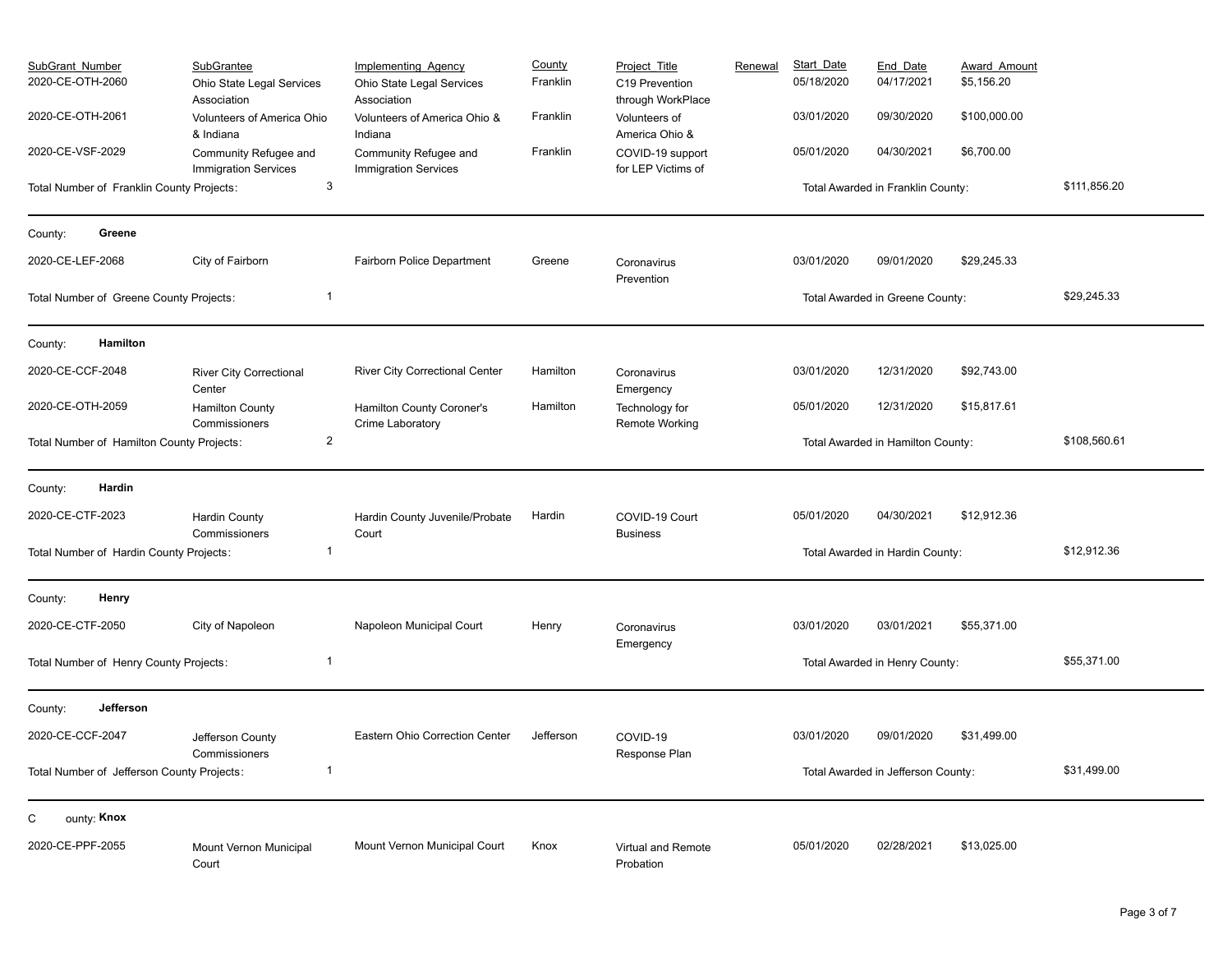| SubGrant Number<br><b>SubGrantee</b><br>1<br>Total Number of Knox County Projects:              |                                           |                                                                | <b>Implementing Agency</b>                      | County   | Project Title                                | Renewal | Start Date                      | End Date<br>Total Awarded in Knox County: | <b>Award Amount</b> | \$13,025.00  |
|-------------------------------------------------------------------------------------------------|-------------------------------------------|----------------------------------------------------------------|-------------------------------------------------|----------|----------------------------------------------|---------|---------------------------------|-------------------------------------------|---------------------|--------------|
| County:                                                                                         | Lawrence                                  |                                                                |                                                 |          |                                              |         |                                 |                                           |                     |              |
| 2020-CE-PPF-2014                                                                                |                                           | Lawrence County Auditor                                        | Lawrence County Bureau of                       | Lawrence | Coronavirus                                  |         | 03/01/2020                      | 02/28/2021                                | \$111,798.00        |              |
|                                                                                                 | Total Number of Lawrence County Projects: | $\mathbf{1}$                                                   | <b>Community Corrections</b>                    |          | Supplemental                                 |         |                                 | Total Awarded in Lawrence County:         | \$111,798.00        |              |
| County:                                                                                         | Licking                                   |                                                                |                                                 |          |                                              |         |                                 |                                           |                     |              |
| 2020-CE-LEF-2065                                                                                |                                           | City of Newark                                                 | Newark Div. of Police                           | Licking  | Newark COVID 19<br>Prevention and            |         | 03/01/2020                      | 09/01/2020                                | \$14,553.00         |              |
|                                                                                                 | Total Number of Licking County Projects:  | $\mathbf{1}$                                                   |                                                 |          |                                              |         |                                 | Total Awarded in Licking County:          |                     | \$14,553.00  |
| County:                                                                                         | Lorain                                    |                                                                |                                                 |          |                                              |         |                                 |                                           |                     |              |
| 2020-CE-CCF-2019                                                                                |                                           | Lorain/Medina Community                                        | Lorain/Medina Community                         | Lorain   | Coronavirus                                  |         | 03/01/2020                      | 02/28/2021                                | \$23,281.09         |              |
| <b>Based Correctional Facility</b><br>$\overline{1}$<br>Total Number of Lorain County Projects: |                                           |                                                                | <b>Based Correctional Facility</b><br>Emergency |          |                                              |         | Total Awarded in Lorain County: | \$23,281.09                               |                     |              |
| County:                                                                                         | Lucas                                     |                                                                |                                                 |          |                                              |         |                                 |                                           |                     |              |
| 2020-CE-CCF-2018                                                                                |                                           | <b>Correctional Treatment</b><br>Facility                      | <b>Correctiona Treatment Facility</b>           | Lucas    | Correctional<br><b>Treatment Facility</b>    |         | 03/01/2020                      | 03/01/2021                                | \$109,456.16        |              |
| 2020-CE-CTF-2024                                                                                |                                           | City of Maumee                                                 | Maumee Municipal Court                          | Lucas    | COVID-19<br>Supplemental                     |         | 03/01/2020                      | 03/01/2021                                | \$50,000.00         |              |
| 2020-CE-PPF-2056                                                                                |                                           | Sylvania Municipal Court                                       | Sylvania Municipal Court                        | Lucas    | Sylvania Municipal<br><b>Court Probation</b> |         | 05/06/2020                      | 06/22/2020                                | \$31,154.00         |              |
|                                                                                                 | Total Number of Lucas County Projects:    | 3                                                              |                                                 |          |                                              |         | Total Awarded in Lucas County:  |                                           |                     | \$190,610.16 |
| County:                                                                                         | <b>Mahoning</b>                           |                                                                |                                                 |          |                                              |         |                                 |                                           |                     |              |
| 2020-CE-CCF-2021                                                                                |                                           | <b>Community Corrections</b><br>Association                    | <b>Community Corrections</b><br>Association     | Mahoning | CCA COVID-19<br>Prevention Program           |         | 03/01/2020                      | 02/28/2021                                | \$30,003.50         |              |
| 2020-CE-LEF-2002                                                                                |                                           | City of Canfield                                               | Canfield Police Department                      | Mahoning | Prevention,                                  |         | 03/01/2020                      | 02/28/2021                                | \$9,506.00          |              |
| 2020-CE-LEF-2009                                                                                |                                           | New Middletown Police                                          | New Middletown Police                           | Mahoning | Preparation, and<br>2020 Coronavirus         |         | 03/22/2020                      | 03/21/2021                                | \$849.20            |              |
| 2020-CE-LEF-2069                                                                                |                                           | Department<br><b>Mahoning County</b>                           | Department<br>Mahoning County Sheriff's         | Mahoning | Emergency<br><b>Mahoning Sheriff</b>         |         | 05/01/2020                      | 04/30/2021                                | \$25,778.24         |              |
| 2020-CE-OTH-2015                                                                                |                                           | <b>Commissioners Office</b><br><b>Mahoning County Juvenile</b> | Office<br><b>Mahoning County</b>                | Mahoning | 2020 Covid OCJS<br>Project Shield            |         | 03/01/2020                      | 12/31/2020                                | \$77,341.96         |              |
| 2020-CE-PPF-2053                                                                                |                                           | Court<br><b>Mahoning County Auditor</b>                        | Commissioners<br><b>Mahoning County Court</b>   | Mahoning | <b>Implement Remote</b><br>Video Tech. for   |         | 06/01/2020                      | 06/01/2021                                | \$17,146.36         |              |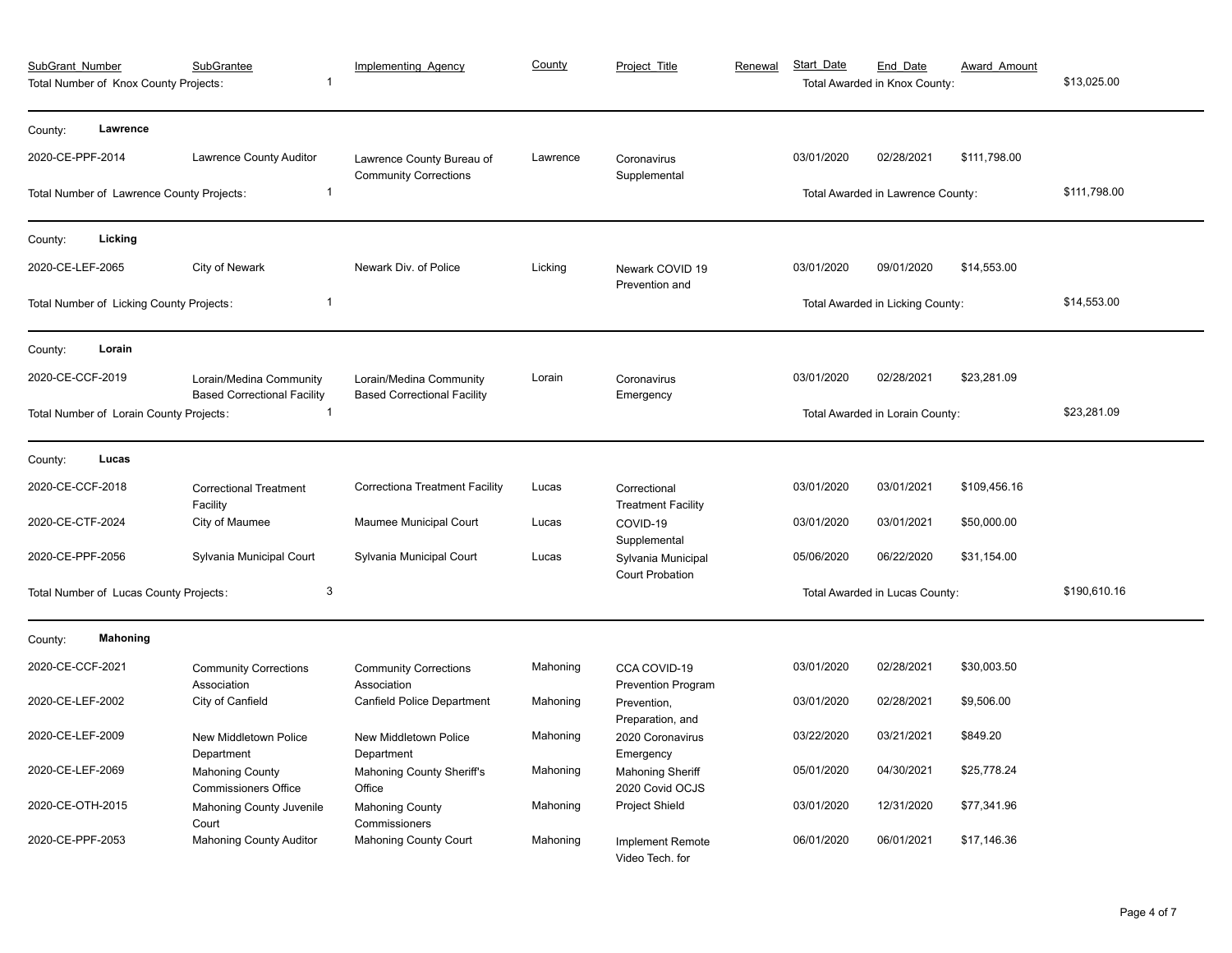| SubGrant_Number                                               | Total Number of Mahoning County Projects: | <b>SubGrantee</b><br>6         | <b>Implementing Agency</b>            | County     | Project Title                              | Renewal | Start Date                       | End Date<br>Total Awarded in Mahoning County: | <b>Award Amount</b> | \$160,625.26 |
|---------------------------------------------------------------|-------------------------------------------|--------------------------------|---------------------------------------|------------|--------------------------------------------|---------|----------------------------------|-----------------------------------------------|---------------------|--------------|
| County:                                                       | Medina                                    |                                |                                       |            |                                            |         |                                  |                                               |                     |              |
| 2020-CE-LEF-2062                                              |                                           | City of Brunswick              | <b>Brunswick Division of Police</b>   | Medina     | <b>COVID Prevention</b><br>& Preparation   |         | 03/01/2020                       | 08/31/2020                                    | \$10,688.13         |              |
| 2020-CE-LEF-2071                                              |                                           | Medina County<br>Commissioners | Medina County Sheriff's Office        | Medina     | Law Enforcement<br>COVID <sub>19</sub>     |         | 03/01/2020                       | 03/31/2021                                    | \$15,050.36         |              |
| 2020-CE-LEF-2073                                              |                                           | Montville Township             | Montville Police Department           | Medina     | Montville<br>Police-COVID 19               |         | 03/01/2020                       | 12/31/2020                                    | \$18,031.91         |              |
|                                                               | Total Number of Medina County Projects:   | $\mathbf{3}$                   |                                       |            |                                            |         |                                  | Total Awarded in Medina County:               |                     | \$43,770.40  |
| County:                                                       | Montgomery                                |                                |                                       |            |                                            |         |                                  |                                               |                     |              |
| 2020-CE-LEF-2074                                              |                                           | Moraine Police Division        | Moraine Police Division               | Montgomery | Coronavirus<br><b>Funding Recovery</b>     |         | 03/01/2020                       | 07/01/2020                                    | \$1,728.66          |              |
| 2020-CE-OTH-2058                                              |                                           | Good Samaritan Home, Inc       | Good Samaritan Home, Inc              | Montgomery | Coronavirus<br>Emergency                   |         | 04/01/2020                       | 04/01/2021                                    | \$25,175.00         |              |
| $\overline{2}$<br>Total Number of Montgomery County Projects: |                                           |                                |                                       |            |                                            |         |                                  | Total Awarded in Montgomery County:           |                     | \$26,903.66  |
| County:                                                       | Ottawa                                    |                                |                                       |            |                                            |         |                                  |                                               |                     |              |
| 2020-CE-LEF-2010                                              |                                           | City of Port Clinton           | Port Clinton Police Department        | Ottawa     | The 5 P's                                  |         | 05/01/2020                       | 07/12/2020                                    | \$6,762.74          |              |
|                                                               | Total Number of Ottawa County Projects:   | $\overline{1}$                 |                                       |            |                                            |         |                                  | Total Awarded in Ottawa County:               |                     | \$6,762.74   |
| County:                                                       | Pickaway                                  |                                |                                       |            |                                            |         |                                  |                                               |                     |              |
| 2020-CE-LEF-2012                                              |                                           | Village of South Bloomfield    | South Bloomfield Police<br>Department | Pickaway   | Video<br>Conferencing                      |         | 04/01/2020                       | 10/01/2020                                    | \$11,232.00         |              |
|                                                               | Total Number of Pickaway County Projects: | -1                             |                                       |            |                                            |         |                                  | Total Awarded in Pickaway County:             |                     | \$11,232.00  |
| County:                                                       | Portage                                   |                                |                                       |            |                                            |         |                                  |                                               |                     |              |
| 2020-CE-LEF-2007                                              |                                           | Village of Hiram               | Hiram Police Department               | Portage    | Coronavirus<br>Reimbursement               |         | 04/30/2020                       | 08/31/2020                                    | \$1,190.00          |              |
| $\overline{1}$<br>Total Number of Portage County Projects:    |                                           |                                |                                       |            |                                            |         | Total Awarded in Portage County: |                                               | \$1,190.00          |              |
| County:                                                       | Sandusky                                  |                                |                                       |            |                                            |         |                                  |                                               |                     |              |
| 2020-CE-CTF-2051                                              |                                           | City of Fremont                | <b>Fremont Municipal Court</b>        | Sandusky   | <b>Fremont Municipal</b><br>Court COVID-19 |         | 05/11/2020                       | 05/11/2021                                    | \$75,000.00         |              |
| 2020-CE-LEF-2064                                              |                                           | City of Fremont                | <b>Fremont Police Department</b>      | Sandusky   | <b>Fremont Police</b><br>Department        |         | 03/01/2020                       | 05/01/2020                                    | \$6,770.41          |              |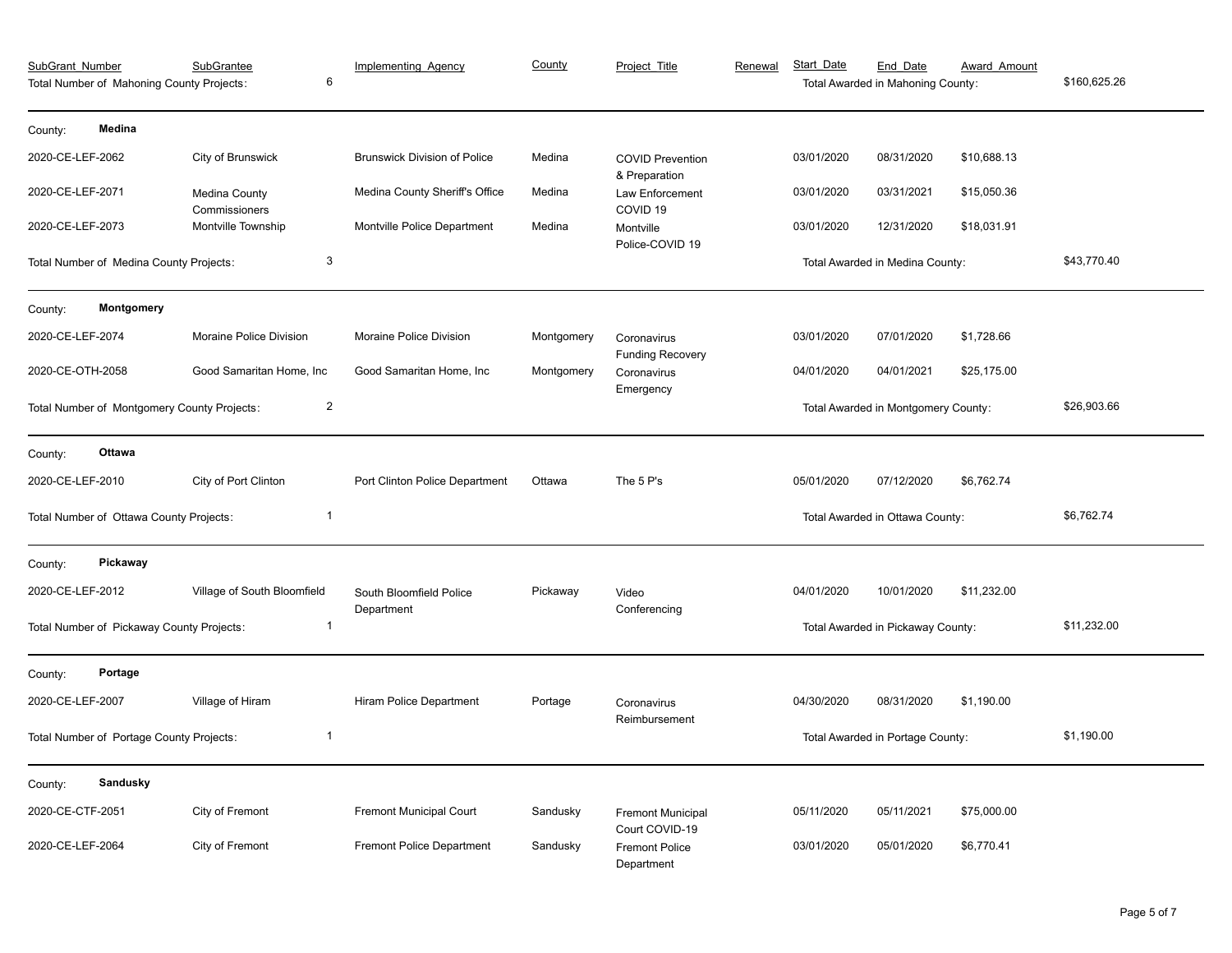| SubGrant_Number<br>Total Number of Sandusky County Projects: | <b>SubGrantee</b>                                   | $\overline{\mathbf{c}}$ | <b>Implementing Agency</b>        | County     | Project Title                                         | Renewal | Start Date                      | End Date<br>Total Awarded in Sandusky County: | <b>Award Amount</b> | \$81,770.41  |
|--------------------------------------------------------------|-----------------------------------------------------|-------------------------|-----------------------------------|------------|-------------------------------------------------------|---------|---------------------------------|-----------------------------------------------|---------------------|--------------|
| <b>Scioto</b><br>County:                                     |                                                     |                         |                                   |            |                                                       |         |                                 |                                               |                     |              |
| 2020-CE-LEF-2075                                             | Village of New Boston                               |                         | New Boston Police Dept.           | Scioto     | Coronavirus                                           |         | 03/01/2020                      | 09/01/2020                                    | \$2,764.90          |              |
| Total Number of Scioto County Projects:                      |                                                     | $\overline{\mathbf{1}}$ |                                   |            | <b>Supplies Relief</b>                                |         | Total Awarded in Scioto County: |                                               |                     | \$2,764.90   |
| Shelby<br>County:                                            |                                                     |                         |                                   |            |                                                       |         |                                 |                                               |                     |              |
| 2020-CE-LEF-2011                                             | City of Sidney                                      |                         | <b>Sidney Police Department</b>   | Shelby     | Remote working                                        |         | 03/01/2020                      | 09/30/2020                                    | \$5,010.00          |              |
| 2020-CE-LEF-2077                                             | <b>Shelby County</b><br><b>Commissioners Office</b> |                         | Shelby County Sheriff's Office    | Shelby     | Coronavirus<br>Emergency                              |         | 03/01/2020                      | 03/01/2021                                    | \$59,702.11         |              |
| Total Number of Shelby County Projects:                      |                                                     | $\overline{c}$          |                                   |            |                                                       |         | Total Awarded in Shelby County: | \$64,712.11                                   |                     |              |
| <b>Summit</b><br>County:                                     |                                                     |                         |                                   |            |                                                       |         |                                 |                                               |                     |              |
| 2020-CE-CCF-2020                                             | Oriana House, Inc.                                  |                         | Oriana House, Inc.                | Summit     | COVID-19 Support                                      |         | 03/01/2020                      | 07/31/2020                                    | \$200,000.00        |              |
| Total Number of Summit County Projects:                      |                                                     | $\overline{\mathbf{1}}$ |                                   |            |                                                       |         |                                 | Total Awarded in Summit County:               |                     | \$200,000.00 |
| Trumbull<br>County:                                          |                                                     |                         |                                   |            |                                                       |         |                                 |                                               |                     |              |
| 2020-CE-CCF-2045                                             | <b>Trumbull County</b>                              |                         | <b>NEOCAP</b>                     | Trumbull   | Coronavirus                                           |         | 03/01/2020                      | 02/28/2021                                    | \$89,100.00         |              |
| 2020-CE-LEF-2003                                             | Commissioners<br>City of Cortland                   |                         | <b>Cortland Police Department</b> | Trumbull   | Emergency<br>CPD COVID 19<br>OFFICER SAFETY           |         | 03/01/2020                      | 02/28/2021                                    | \$6,171.10          |              |
| Total Number of Trumbull County Projects:                    |                                                     | 2                       |                                   |            |                                                       |         |                                 | Total Awarded in Trumbull County:             |                     | \$95,271.10  |
| Warren<br>County:                                            |                                                     |                         |                                   |            |                                                       |         |                                 |                                               |                     |              |
| 2020-CE-LEF-2006                                             | Hamilton Township                                   |                         | HamiltonTownship Police           | Warren     | <b>Hamilton Township</b><br><b>Police Coronavirus</b> |         | 03/01/2020                      | 09/01/2020                                    | \$11,594.20         |              |
| Total Number of Warren County Projects:                      |                                                     | $\overline{1}$          |                                   |            |                                                       |         |                                 | Total Awarded in Warren County:               |                     | \$11,594.20  |
| Washington<br>County:                                        |                                                     |                         |                                   |            |                                                       |         |                                 |                                               |                     |              |
| 2020-CE-LEF-2044                                             | City of Belpre                                      |                         | <b>Belpre Police Department</b>   | Washington | City of Belpre -<br>COVID-19                          |         | 05/01/2020                      | 05/01/2021                                    | \$11,120.00         |              |
| 2020-CE-LEF-2070                                             | Marietta College                                    |                         | Marietta College                  | Washington | Marietta College<br><b>Police Department</b>          |         | 03/01/2020                      | 02/28/2021                                    | \$9,973.48          |              |
| 2020-CE-PPF-2054                                             | City of Marietta                                    |                         | Marietta Municipal Court          | Washington | Covid-19 Mitigation<br>and Prevention                 |         | 03/16/2020                      | 06/30/2021                                    | \$58,194.44         |              |